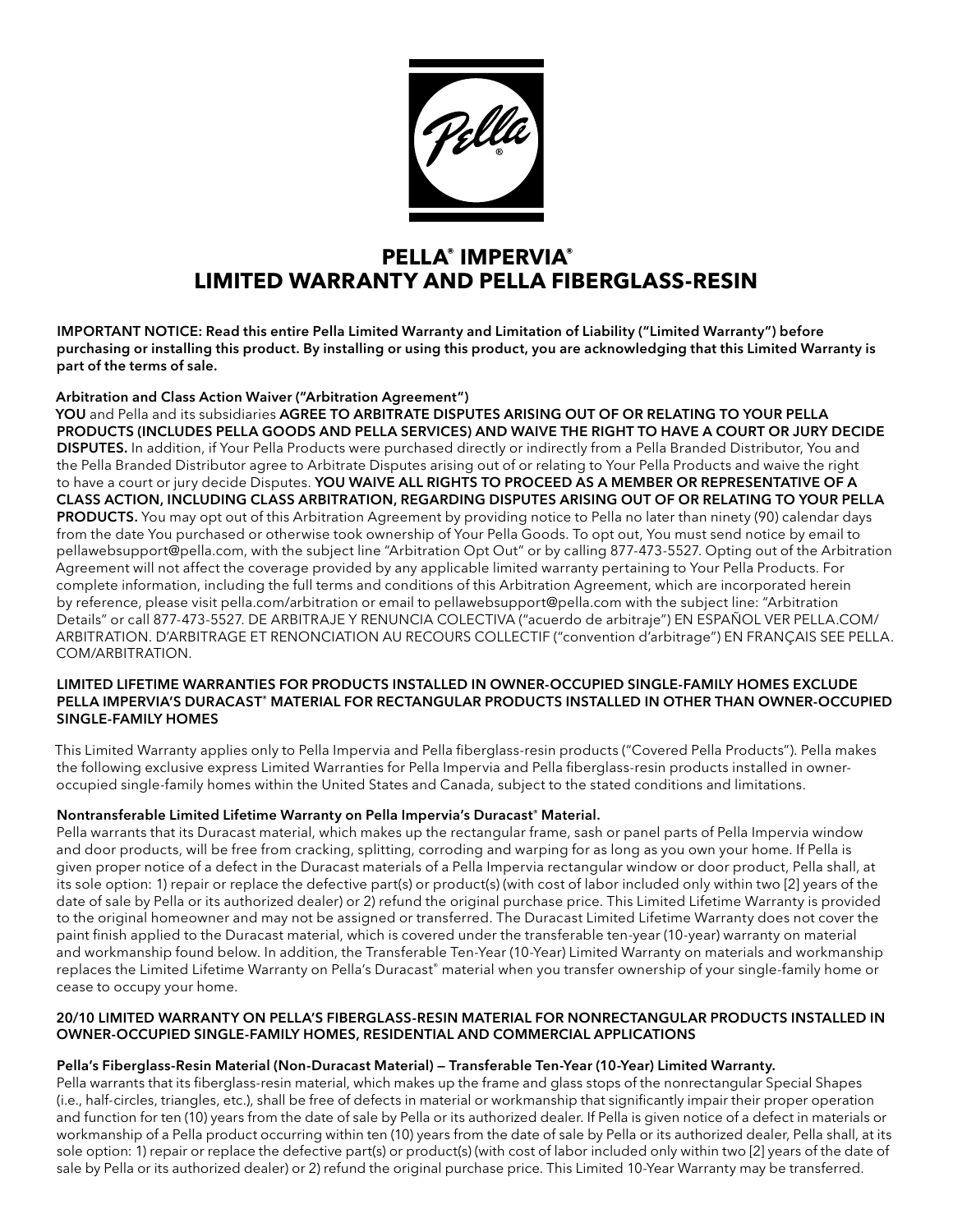## TRANSFERABLE LIMITED WARRANTIES FOR NONGLASS MATERIALS, WORKMANSHIP AND GLASS FOR DURACAST PRODUCTS INSTALLED IN RESIDENTIAL AND COMMERCIAL APPLICATIONS

## Nonglass Materials and Workmanship — Transferable Ten-Year (10-Year) Limited Warranty.

This Transferable Ten-Year (10-Year) Limited Warranty applies to the Duracast® material not installed in owner-occupied singlefamily homes, and automatically replaces the Duracast Material Nontransferable Limited Lifetime Warranty for products installed in owner-occupied single-family homes, upon Buyer's transfer of ownership of the single-family home or at such time that the Buyer ceases to occupy the home within ten (10) years of the date of sale by Pella or its authorized dealer. Pella warrants that all nonglass components of its Covered Pella Products shall be free of manufacturing defects in material or workmanship that significantly impair their proper operation and function for ten (10) years from the date of sale by Pella or its authorized dealer. If Pella is given notice of a defect in materials or workmanship of a Pella Impervia product occurring within ten (10) years from the date of sale by Pella or its authorized dealer, Pella shall, at its sole option: 1) repair or replace the defective part(s) or product(s) (with cost of labor included only within two [2] years of the date of sale by Pella or its authorized dealer) or 2) refund the original purchase price. This Ten-Year (10-Year) Limited Warranty may be transferred.

## Glass — Transferable Twenty-Year (20-Year) Limited Warranty.

Pella warrants that the glass in Pella products shall be free from premature failure or permanent material obstruction of vision due to a failure of the glass seal for twenty (20) years from the date of sale by Pella or its authorized dealer. If Pella is given notice of a glass defect occurring within twenty (20) years of the date of sale by Pella or its authorized dealer, Pella shall, at its sole option: 1) repair or replace the defective glass (with cost of labor included only within two [2] years of the date of sale by Pella or its authorized dealer) or 2) refund the original purchase price.

## LIMITED WARRANTIES ON FRAMES USED ON BAY AND BOW WINDOWS FOR PELLA IMPERVIA PRODUCTS INSTALLED IN OWNER-OCCUPIED SINGLE FAMILY HOMES, RESIDENTIAL AND COMMERCIAL APPLICATIONS\*

## Nonglass Components — Transferable Ten-Year (10-Year) Limited Warranty.

Pella warrants that the nonglass components of its Covered Pella Products shall be free of manufacturing defects in material or workmanship or termite damage that significantly impair their proper operation and function for ten (10) years from the date of sale by Pella or its authorized dealer. If Pella is given notice of a defect in materials or workmanship occurring within ten (10) years from the date of sale by Pella or its authorized dealer, Pella shall, at its sole option: 1) repair or replace the defective part(s) or product(s) (with cost of labor included only within two [2] years of the date of sale by Pella or its authorized dealer) or 2) refund the original purchase price. This Limited Warranty on Nonglass Components does not apply to nonpainted hardware finishes.

## Interior Factory Finish — Two-Year (2-Year) Limited Warranty.

Pella warrants that all factory-applied interior paint and stain finishes to bay/bow frames by Pella Corporation will be free of any "Finish Defect" for a period of two (2) years from the date of sale by Pella or a Pella-authorized dealer. Pella products with factoryapplied interior primer only are excluded from the interior finish Limited Warranty. A Finish Defect includes cracking, peeling, checking, delaminating, blistering, flaking, chalking in excess of a numerical rating of six (when measured in accordance with the standard practice specified in ASTM D659) or fading or change in color in excess of five "E" units (NBS), calculated in accordance with ASTM 2244. If Pella is given notice of such Finish Defect within two (2) years from the date of sale, Pella shall, at its sole option: 1) refinish the product (the finish may not necessarily be the same finish as originally applied to the product), 2) furnish labor to replace or repair any defective finish workmanship (and provide replacement materials if Pella determines such materials are necessary to make the repairs) or 3) refund the original purchase price of the defective item in question. This Finish Warranty is provided to the original Buyer and may not be assigned or transferred, although the limitations of liability set forth herein apply to all sales and persons.

## CONDITIONS APPLICABLE TO ALL LIMITED WARRANTIES

## Limitation of Warranty.

FAILURE TO COMPLY WITH PELLA INSTALLATION AND MAINTENANCE INSTRUCTIONS VOIDS ALL WARRANTIES UNLESS IT IS CLEARLY ESTABLISHED BY THE BUYER OR USER OF THE PRODUCT THAT THE DEFECT OR FAILURE IS UNRELATED TO SUCH NONCOMPLIANCE. This Limited Warranty does not extend to the use of Covered Pella Products under abnormal conditions, conditions that exceed the stated performance parameters of the product as provided on the product labeling and in the Pella Architectural Design Manual, or under conditions not reasonably foreseeable to, or beyond the control of, Pella. Buyer and User assume all risk of any such use. This Limited Warranty is the exclusive warranty for the Covered Pella Products. NEITHER PELLA NOR SELLER MAKE ANY OTHER WARRANTIES, EXPRESS OR IMPLIED, INCLUDING ANY IMPLIED WARRANTIES OF MERCHANTABILITY, FITNESS FOR A PARTICULAR PURPOSE OR OTHERWISE. This disclaimer of implied warranties may be limited or ineffective if you are a consumer, as that term is defined by the Magnuson Moss Act, 15 U.S.C. § 2301, in which case the duration of any implied warranties shall be two (2) years from the date of sale by Pella or its authorized dealer. Some states do not allow limitations on how long an implied warranty lasts for consumers, so the above limitation may not apply to you, in which event the manner of presenting any claim thereon shall be the same as provided in the express warranties stated herein. This Limited Warranty gives you specific legal rights, and you may have additional rights, which vary from state to state.

\* Bay and bow windows for Pella Impervia made with wood frame.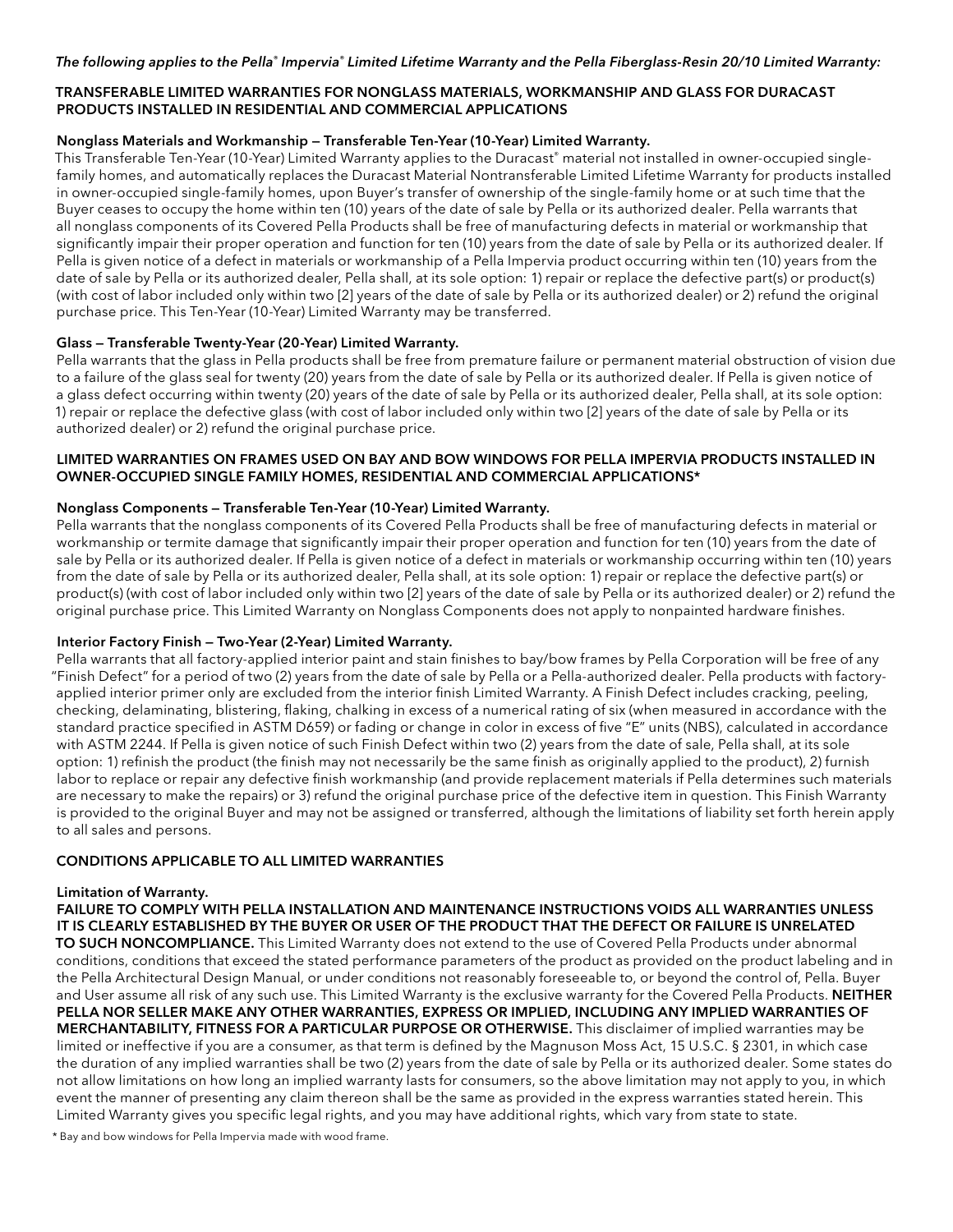### Allocation of Risks of Pella® Product Performance.

Because all construction must anticipate some water infiltration, it is important that the wall system be designed and constructed to properly manage moisture. Pella Corporation is not responsible for claims or damages caused by anticipated or unanticipated water infiltration; deficiencies in building design, construction and maintenance; failure to install Pella products in accordance with Pella Installation Instructions; or the use of Pella products in barrier wall systems, which do not allow for proper management of moisture within the wall system (see the following). The determination of the suitability of all building components, including the use of Pella products, as well as the design and installation of flashing and sealing systems, is the responsibility of Buyer or User, architect, contractor, installer or other construction professional, and is not the responsibility of Pella. All risks related to building design and construction, or the maintenance, installation and use of Pella products, shall be assumed by Buyer and/or User.

IMPORTANT NOTICE: Pella products should not be used in barrier wall systems, which do not allow for proper management of moisture within the wall systems, such as Exterior Insulation Finish Systems (EIFS) (also known as synthetic stucco) or similar systems. Except in the states of California, New Mexico, Arizona, Nevada, Utah and Colorado, Pella makes no warranty of any kind on and assumes no responsibility for Pella windows and doors installed in barrier wall systems. In the states listed above, the installation of Pella products in EIFS or similar barrier systems must be in accordance with Pella's instructions for that type of construction.

#### Limitation of Liability.

This Limited Warranty sets forth the maximum liability for our products. IN NO EVENT (INCLUDING WHERE THIS LIMITED WARRANTY IS DEEMED NOT TO APPLY TO THE SALE OR PRODUCT IN QUESTION) SHALL PELLA OR SELLER BE LIABLE FOR ANY INCIDENTAL, CONSEQUENTIAL OR SPECIAL DAMAGES RESULTING FROM THE SALE, INSTALLATION OR USE OF ANY PELLA PRODUCTS. Some states do not allow the exclusion or limitation of incidental or consequential damages for consumers, so the above limitation or exclusion may not apply to you.

#### Limitation of Remedy.

THE EXCLUSIVE REMEDY OF THE BUYER OR USER, AND THE SOLE LIABILITY OF PELLA AND SELLER, FOR ANY AND ALL CLAIMS, LOSSES, INJURIES OR DAMAGES (INCLUDING CLAIMS BASED ON BREACH OF WARRANTY, CONTRACT, NEGLIGENCE, TORT, STRICT LIABILITY OR OTHERWISE) RESULTING FROM THE SALE, INSTALLATION OR USE OF THESE PRODUCTS, SHALL BE, AT THE OPTION OF PELLA, THE REPAIR OR REPLACEMENT OF THE PRODUCT OR THE RETURN OF THE ORIGINAL PURCHASE PRICE OF THE PRODUCT, AS PROVIDED HEREIN. IN NO EVENT SHALL THE LIABILITY OF PELLA OR SELLER EXCEED THE PRICE PAID FOR THE PRODUCT. Replacement products shall be a reasonably similar current product and may not exactly match the original. Even where Pella chooses to repair or replace product within two (2) years of the date of sale, the costs covered by this warranty do not include any labor or material costs associated with finishing space surrounding or adjacent to the repaired or replaced product, including furnishing any trim or other carpentry work. Replacement product provided pursuant to this Limited Warranty shall be subject to the applicable Pella product Limited Warranty only for the remainder of the original warranty period on the product being replaced. If Pella or Seller provides any of the remedies identified in the Limited Warranties above (i.e., repair, replacement of product or refund of the purchase price), then Buyer and/or User agrees that this limitation of remedy shall not have failed of its essential purpose.

## DISCLAIMER — WHAT THIS LIMITED WARRANTY DOES NOT COVER

Pella is not responsible for or makes no warranty as to:

#### 1) Product failure, loss or damage due to:

- Normal wear and tear.
- Improper storage, handling, installation, finishing, use, modification or maintenance.
- Mechanical abrasion to finishes.
- Non-factory-applied finishes, applied sealants or caulking. Finishes applied by your local dealer/contractor are not covered by this warranty.
- Damage caused by failing to finish your bay or bow frames in a timely manner to protect them from UV rays and the elements.
- Nonfactory finishing, repairs or modifications performed by anyone other than Seller (or one of its subcontractors).
- Finishes of non-Pella products.
- The buyer's choice of finish, or whether the chosen finish on bay or bow frames is a match to other or existing finishes.
- Structural settlement, movement or vibration.
- Product or finishes exposed to excessive localized heat, high-moisture environments (including pools, hot tubs and greenhouses) or water leakage.
- Finish failure or any other losses arising from defects in the existing structure.
- Interior prime finish on bay or bow frames.
- Normal wear, fading or discoloration of finish from product usage, age or exposure to direct sunlight.
- Acts of God.
- Acid rain or other corrosive elements.
- Accidents, including accidental glass breakage.
- Application of after-market window films to glass surfaces.
- Damage caused by inappropriate finishes, solvents, brickwash or cleaning chemicals.
- Installation of anything other than standard factory-installed glass in Duracast® frames.
- Glass breakage, not the fault of Pella, that results in seal failure.
- Damage caused by high in-home humidity (condensation, frost and mold).
- Accident; misuse; abuse; alterations; improper handling operation or cleaning.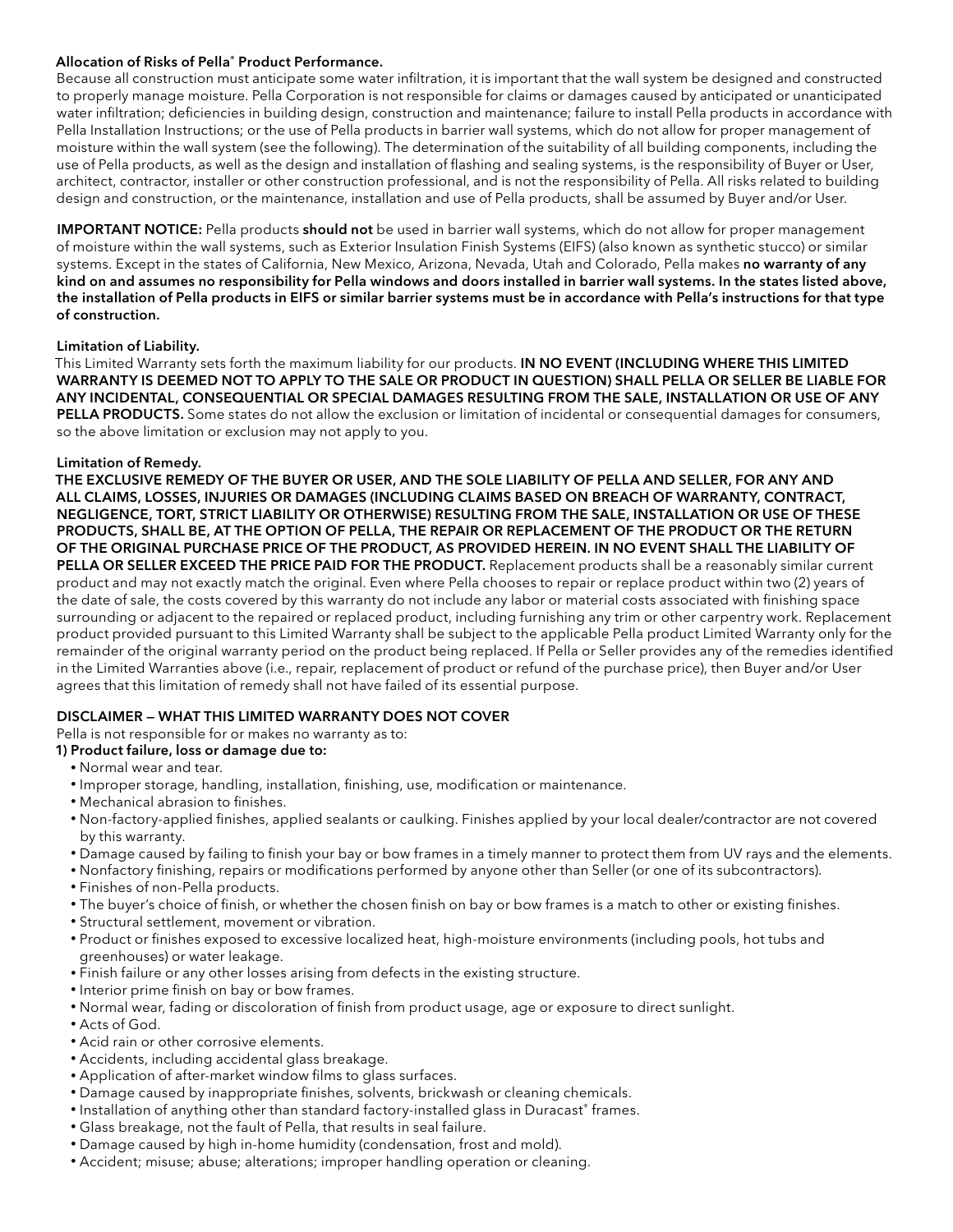- Products subjected to conditions outside product design limitations.
- Improperly installed security systems.
- Products with modifications that are not approved by Pella Corporation.
- Hardware finishes.
- Ripping, tearing or other damage not the fault of Pella to window screens associated with wear and tear through product use.
- Insects, including grasshoppers (with the exception of coverage for termites on bay or bow frames).
- Finishing or modifying the structure containing repaired or replaced product.
- The purchase, damage, repair or replacement of non-Pella® products.
- Products that have not been paid for in full.

#### 2) Minor imperfections in the product:

- Minor imperfections in glass that do not affect the product's structural integrity or significantly obscure vision.
- Minor variations in glass color.
- Variations in wood grain, color, texture or natural characteristics on bay or bow frames.

## 3) Installation inconsistent with Pella Installation Instructions:

- Damage resulting in whole or in part from installation inconsistent with Pella's Installation Instructions.
- Altered or reinstalled products.
- Products used in nonvertical glazing applications.
- Combinations not built by Pella or not built in accordance with Pella's recommendations for mulling and combining Pella products.

## WDMA Hallmark Certification.

Pellaproducts labeled with the Window & Door Manufacturers Association (WDMA) Hallmark Certification are tested in accordance with applicable WDMA performance standards, which require products to be tested for air infiltration, water infiltration and structural performance. The WDMA certification standards measure the performance of a single sample of the product at the time of manufacture. Performance of Pella products, as measured by the WDMA standards, will change over time depending upon the conditions of use. For details on Hallmark Certification, go to WDMA.com. All Hallmark Certification performance ratings apply to individual products only. Pella makes no claims as to the overall performance of mulled and/or product combinations.

### NFRC Standards.

Pella products labeled with the National Fenestration Rating Council (NFRC) Energy Performance label are tested in accordance with NFRC standards. NFRC ratings are based on a combination of computer simulations and physical testing of product samples. For details on NFRC Energy Performance ratings, go to NFRC.org.

#### Argon.

For Pella products labeled as having Low-E insulating glass with argon, Pella injects argon at the time of manufacture. No warranty is made as to the amount or percentage of argon present in the insulating glass. It is known that argon within insulating glass dissipates over time. The manner of use and conditions of installation of the product will affect the rate of dissipation of argon out of the insulating glass. Pella makes no warranty regarding the rate of dissipation of argon or the amount of argon remaining in the window at any time after manufacture.

#### Prompt Notice of Claim.

Within the warranty period, Buyer or User shall promptly notify Pella, and in no case more than one (1) year after any defect or other basis of a claim covered by this Limited Warranty is discovered or should have been discovered. Any claims otherwise covered by the foregoing warranties, but for which Pella did not receive notice within one (1) year from the time the problem first became known, shall be barred.

#### Limited Warranty Claim Procedure.

Claims under these Limited Warranties may be made in writing to Pella Corporation, Customer Service Department, 102 Main Street, Pella, Iowa 50219, by calling for service at 800-374-4758 or by going to pella.com/warranty. Claims to Pella should include the following information:

- 1. Claimant's name, address and phone number and the installation address (if different);
- 2. A description of the product, purchase price, date and location of purchase, and copies of invoices;
- 3. The Pella serial number located on the insulating glass spacer or the unit identification number located
- on the lower left-hand corner of the glass (as seen from the inside);
- 4. A description of the product concerns (photos may be included); and
- 5. A brief summary of attempts made to address the concerns.

Pella may charge a fee for on-site product inspections.

## No Statement of Useful Life.

This Limited Warranty is not a statement of the useful life of any Pella® products.